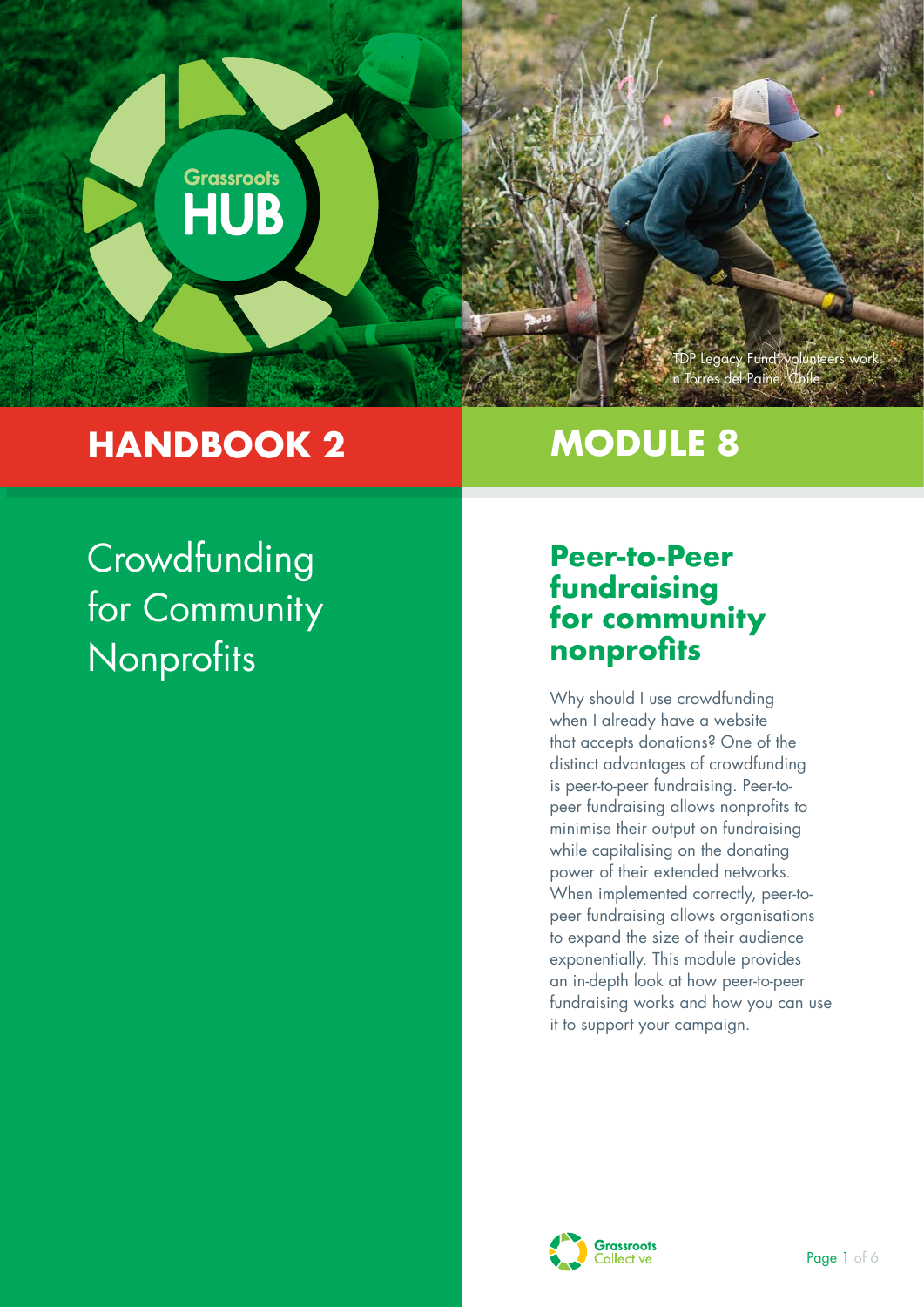## **The Holy Grail of Fundraising**

Peer-to-peer fundraising works in a similar fashion to a for-profit pyramid<br>scheme, except in this case all of the money goes to a good cause. **scheme, except in this case all of the money goes to a good cause.** 



3. It incentivises your audience to donate by taking advantage of social pressure and legitimising your organisation through word-of-mouth.

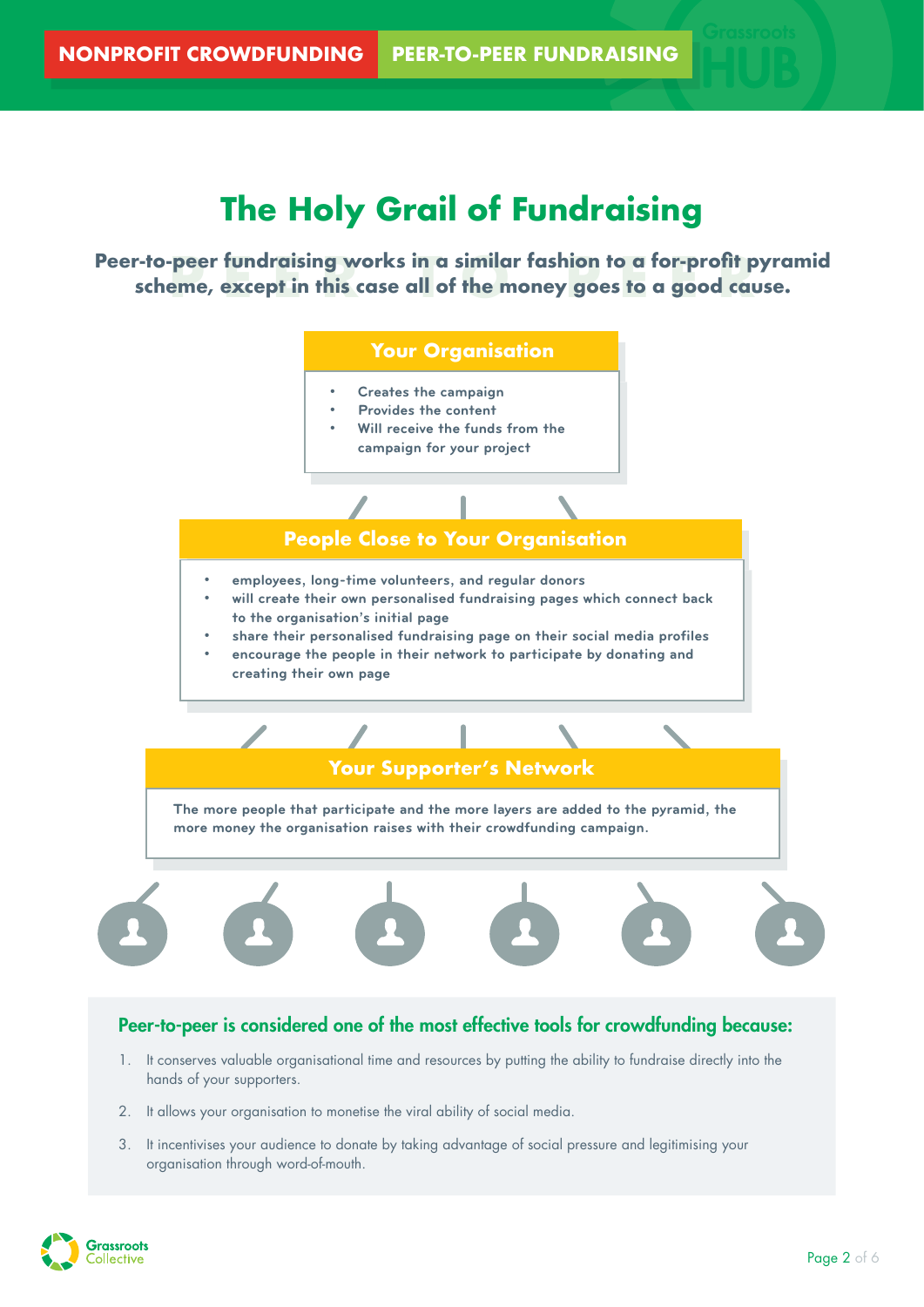#### **Harnessing the power of your network's network**

The key to understanding the power of peer-to-peer fundraising is recognising that people are more likely to support their friend's campaign than that of a stranger or an NGO that they have never heard of. Indeed, you could invest \$1000's of dollars into creating the most professional marketing campaign in the world, but nothing will compare to the power of a friend telling another friend that they think your organisation is doing a great job and they want to actively support it. If someone builds their own peer-to-peer campaign page to support your cause, then to their social network, your campaign is now their campaign. Their friends and family will now be supporting the individual, not your organisation. Whilst it might seem counter-intuitive, making the individual the centre of their campaign rather than your organisation is a far more efficient way to translate passive interest into a steady stream of donations. The ultimate aim of Peer-to-Peer fundraising is to have your organisation represented by an ambassador who, as they raise funds on your behalf, will reach out to their own social network with a unique form of legitimacy that you would never be able to achieve alone.

#### **Helpful Hint**

**Whilst most international crowdfunding platforms will allow you to use peer-topeer fundraising, some might not. Make sure the platform you've chosen supports this feature before you get too involved in planning your peer-to-peer strategy. However, even if your platform doesn't support this kind of fundraising, the principles in this module can still be applied when asking your hero's and influencers to share and promote your campaign and marketing content with their networks rather than building their own Peer-to-Peer fundraising page.**

## **Encouraging engagement in two simple steps**

In order to fully take advantage of peer-to-peer fundraising, you need to encourage people to engage with your campaign. This process has two distinct steps to getting your organisation's supporters involved and making sure they take full advantage of their networks to promote your campaign.



This step involves reaching out to your key supporters and encouraging them to build their own peer-to-peer campaign pages. When approaching potential heroes, try to make the process of getting involved in your campaign as easy as possible and always make sure that your language is upbeat and enthusiastic. You want to inspire these heroes that your cause is a worthwhile one and that you will give them all the support they need.

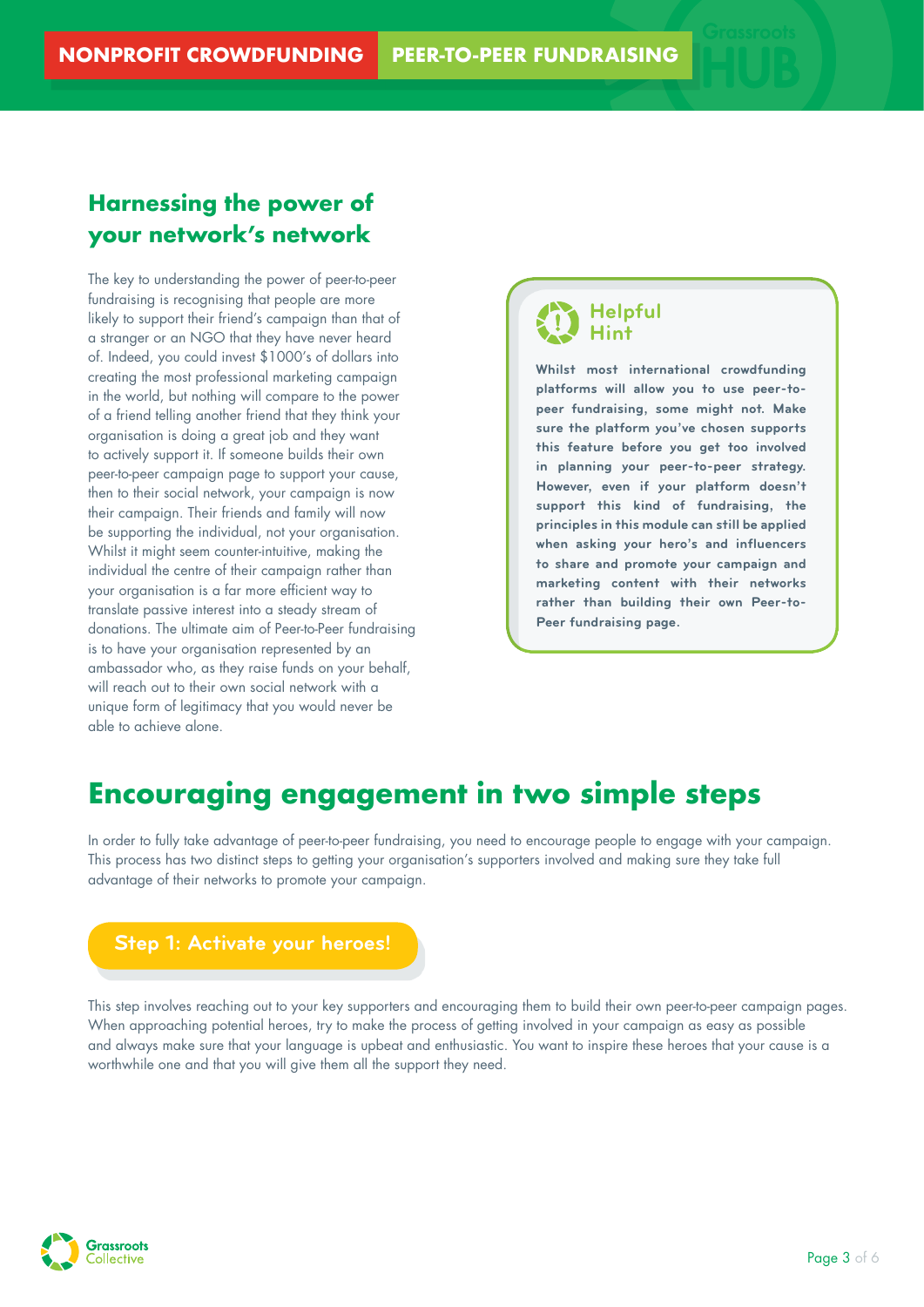#### Where to find your Heroes

Again, the best place to start here is your email list. Send out a newsletter alerting your most loyal supporters that you are soon to begin a crowdfunding campaign and you need their help. Create a clear and succinct step-by-step 'How-to' guide to help them set up their own peer-to-peer page. You should be able to find instructions to help you do this on your crowdfunding platform's 'FAQ' page. Make sure you include the link to your crowdfunding page in the email so that your heroes can get started straight away.

Another great place to look for key supporters is on social media. If you've noticed that there are individuals who regularly engage with your content or posts, send them a message with the same details that were in your email. The key is identifying the people who already think your work is awesome and turning them into ambassadors for your cause.

**A final important source of support for crowdfunding is influencers.** We discussed influencers in detail in the previous module, but peer-to-peer fundraising is a great way to involve them in a more structured way. By building their own campaign page for your Crowdfunder, they can appeal to their own following easily and transparently. It also offers an opportunity for a little bit of 'reverse marketing', where you can advertise the fact that a specific influencer is advertising you. This will not only help promote your campaign, but will also let other people see that important, influential people believe in your work enough to partner with you.



**As always, when working with influencers and key supporters, make sure you thank them publicly and regularly. They are doing you a huge favour by promoting your cause and are more likely to continue doing so if they feel valued and appreciated.**

#### **Step 2: Give them amazing content**

Now that you have captured the interest of your hero's and helped them build their own Peer-to-Peer crowdfunding page, you need to support them in their mission to be part of your campaign. Everyone wants to support a great cause, but not everybody has the time or energy to devote to creating and driving a crowdfunding campaign. To make their job easier, you need to identify some clever ways to engage their networks, providing your heroes with content and fundraising ideas that they can share with the click of a button.

You should already have strategic written content on your organisation's fundraising page, clearly and concisely outlining who you are, what you are trying to do, how you will do it, how much money you need to do it, and why you are the best people for the job.

Now translate this information into a series of simple, one or two sentence social media posts that you can publish over the first week of your campaign.

It's also essential that you are:

- Adding beautiful and meaningful images and videos to this text, capturing the attention of your audience. Make sure that you never post text alone. Always accompany social media text with a visual.
- Updating both your social media and your organisation's crowdfunding page regularly with project updates and ways that people can get involved.
- Encouraging your supporters to share your content on their social media pages.

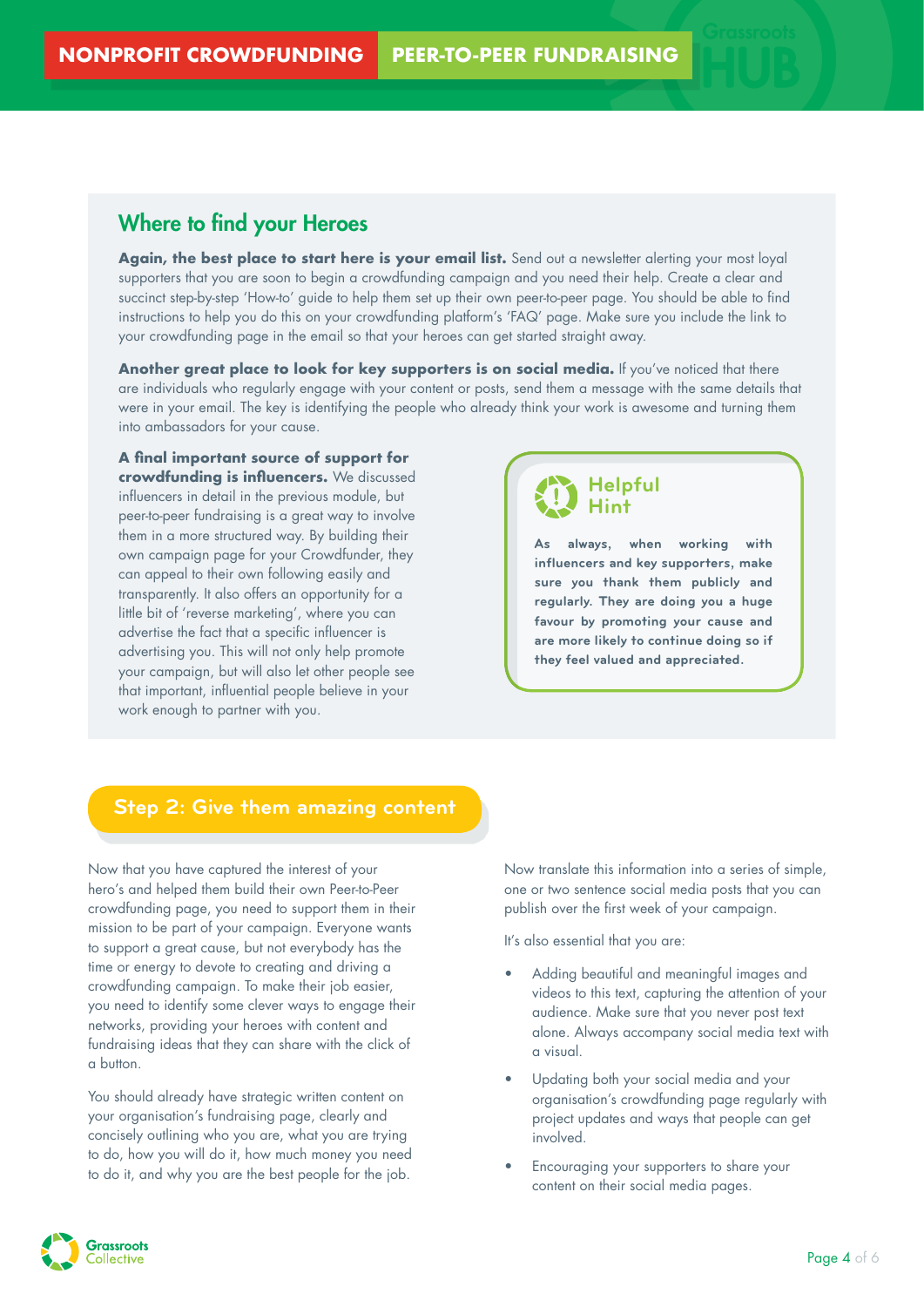#### **Consider using an activity**

Another great method for engaging your audience is coming up with an activity that supporters can film themselves doing and post on social media. Keeping things personal really makes a difference here because people are much more likely to engage in content that features a person they know.



#### **eg: Example: ALS Ice Bucket Challenge**

**The ALS Ice Bucket challenge is a great example of a viral peer-to-peer campaign which was focused around an activity. The ALS Association raised over \$100 million to fight Lou Gehrig's disease by encouraging people to post videos of themselves dumping a bucket of ice water over their head or donate to the organisation if they refused to do so within 24 hours. Participants nominated other people in their network to do the same and the result was a hugely effective viral campaign.**

### **Managing your network of active heroes**

Now that you have activated your heroes and given them the best content you can produce, it's time to consider how to ensure that this support continues long into the future. It is vital to remember that the people your organisation comes in contact with during peer-to-peer fundraising campaigns have the potential to be the future stewards of your organisation if they are treated right.

- Make sure before you end your campaign to get the email addresses of every person who contributed to or fundraised for your organisation and add them to your mailing list.
- Encourage people to follow your organisation on social media. Provide regular updates to your supporters through both channels.
- If a particular influencer made a great effort to promote your cause, make sure that you give them credit publicly and reciprocate if you are asked to do the same for them.
- Provide all donors with access to information about financial transparency so that they can see how you spent their money. If any issues arise with your project, communicate them with honesty to your donors and fundraisers.
- Send out testimonials from those who benefitted from your work to build legitimacy and show that you delivered on your promises.